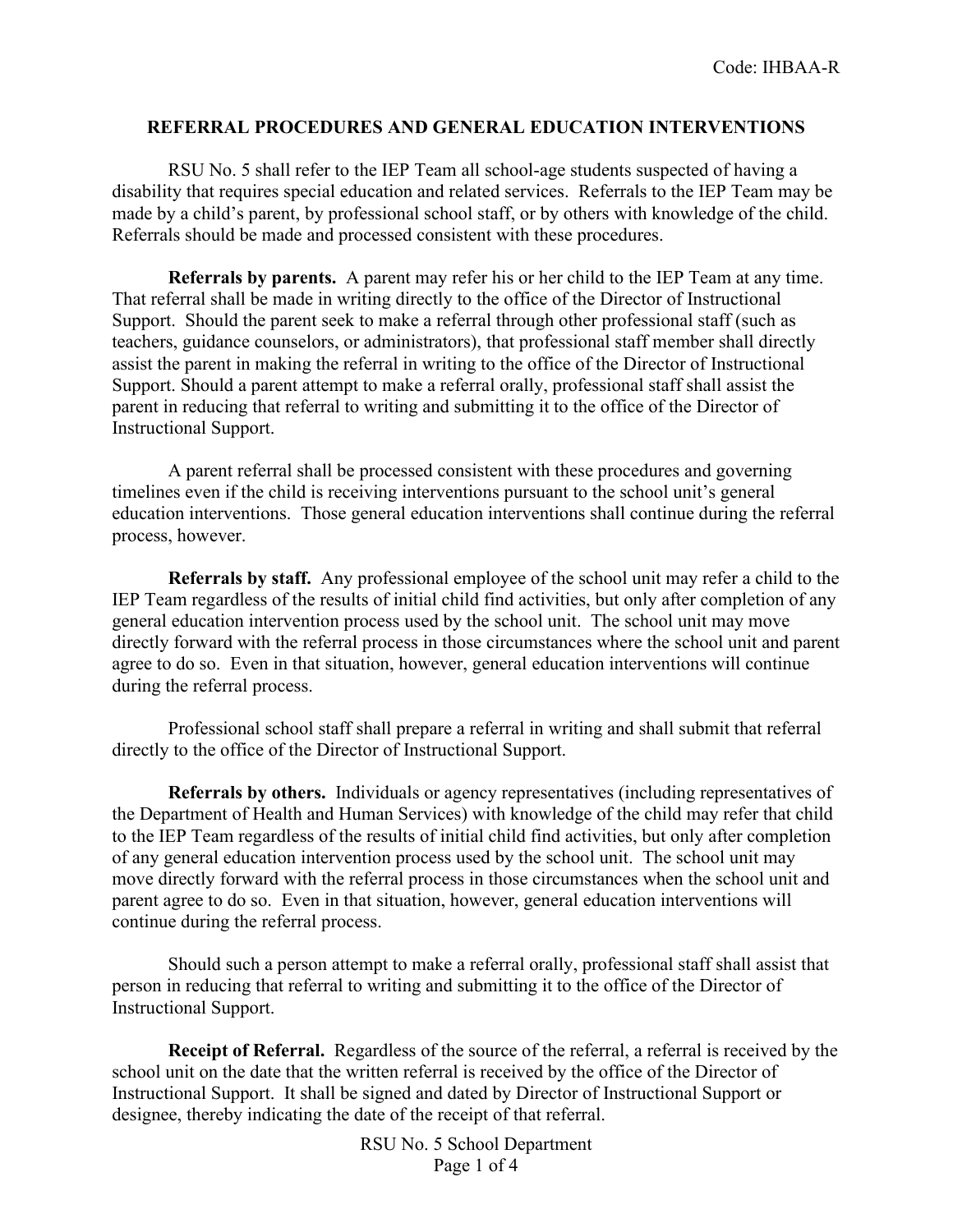**Time Line for Processing Referral.** Once the referral has been received in the office of the Director of Instructional Support, the IEP Team shall review existing evaluation data and determine the need for additional evaluations. The IEP Team may conduct its review without a meeting. If additional evaluations are needed, the local unit must send a consent to evaluate form to the parent within 15 school days of receipt of the referral. Also upon receipt of the referral (from any source), the local unit shall send the parent its Written Notice form documenting that referral.

Once the office of the Director of Instructional Support receives the signed consent for evaluation back from the parent, the local unit shall have 45 school days to complete the evaluation and to hold an IEP Team meeting to determine whether the student qualifies for special education services. If the student is identified as a child with a disability in need of special education, the Team should develop an IEP for that child either at that same meeting, or within 30 calendar days of determining that the student is eligible.

The local unit shall implement the IEP as soon as possible following the IEP Team meeting when the child is found eligible, but no later than 30 calendar days after that meeting.

**Transfer Students.** Students who have already been identified as in need of special education services and who transfer into the school unit from another school unit *within Maine* (and who had an IEP that was in effect in a previous school unit in Maine) shall on enrollment and in consultation with the parent be provided with FAPE (including services comparable to those described in the child's IEP from the previous school unit) until the local unit either adopts the child's IEP from the previous unit or develops, adopts and implements a new IEP.

Students who have already been identified as in need of special services and who transfer into the school unit from another school unit *from outside of Maine* (and who had an IEP that was in effect in a previous school unit in another state) shall on enrollment and in consultation with the parent be provided with FAPE (including services comparable to those described in the child's IEP from the previous school unit) until the local unit conducts an evaluation (if determined to be necessary by this school unit) to determine whether the student is eligible for special education, and if so, develops, adopts and implements a new IEP.

If the transfer student's current IEP from his or her prior school unit is not available, or is believed to be inappropriate by either the parent or the school, the local unit should develop a new IEP through appropriate procedures within a short time after the student enrolls at the school.

If a child transfers into the school unit after the referral time line has begun in the previous school unit but before an eligibility determination has been made, the time line referenced above for completing that process shall not apply if the local unit is making sufficient progress to ensure a prompt completion of the evaluation, and the parent and school unit agree to a specific time when the evaluation will be completed and the eligibility decision made.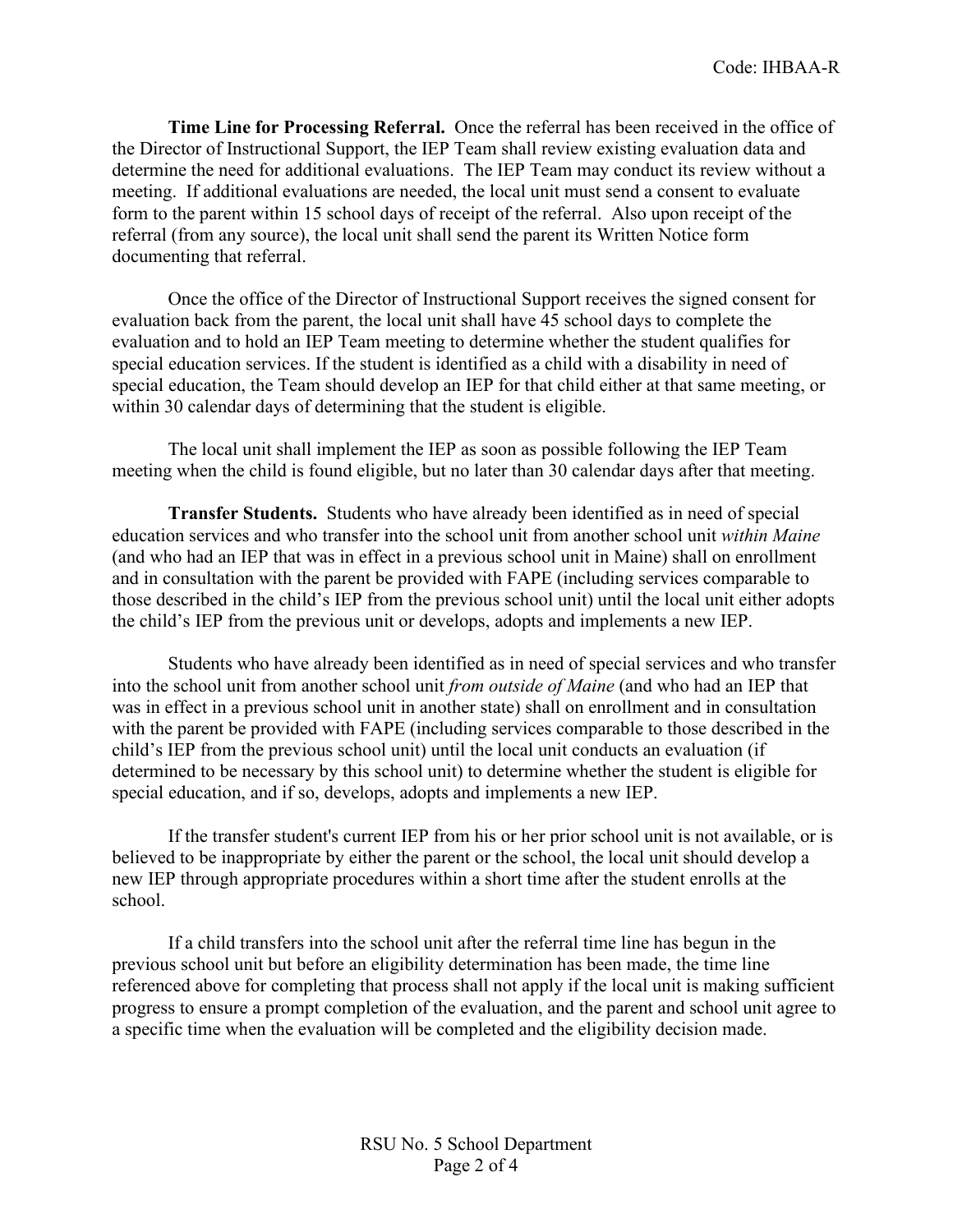## **General Education Interventions**

General education interventions are general education procedures involving regular benchmark assessment of all children, using curriculum based measurements, to monitor child progress and identify those children who are at risk of failing. Children who are at risk receive responsive interventions in the general education program that attempt to resolve the presenting problems of concern. General educators are encouraged to confer with specialists and teaching professionals, but general education personnel are responsible for the implementation of the intervention.

RSU5 shall implement general education interventions. These interventions shall include:

a. Documentation that every child, prior to entering the general education intervention process, was provided with appropriate instruction in reading, including the essential components of reading instruction (as defined in section 1208(3) of the Elementary and Secondary Education Act of 1965 (ESEA), appropriate mastery based instruction in math, appropriate instruction in the writing process, and positive behavioral supports;

b. A team-based decision-making process;

c. Screening at reasonable intervals to determine whether all children are progressing toward meeting the content standards of the parameters for essential instruction and graduation requirements;

d. Data Analysis of screening results focusing on determining to what extent all children are progressing toward meeting the content standards of the parameters for essential instruction and graduation requirements and identifying which children are not making adequate progress towards these goals and are in need of targeted general education interventions;

e. A determination as to whether a child's assessed difficulties are likely the result of linguistic or cultural differences;

f. Provision of research-based general education interventions targeted at the child's presenting academic and/or behavioral concerns as determined by screening results;

g. Repeated formative assessments of student response to targeted interventions, conducted at reasonable intervals, that generate rate based measurable data for both specifying academic and behavioral concerns and monitoring child progress during general education interventions;

h. Documentation that parents were notified about the process, given the opportunity to participate in instructional decision-making, and kept informed of their child's progress during targeted general education interventions;